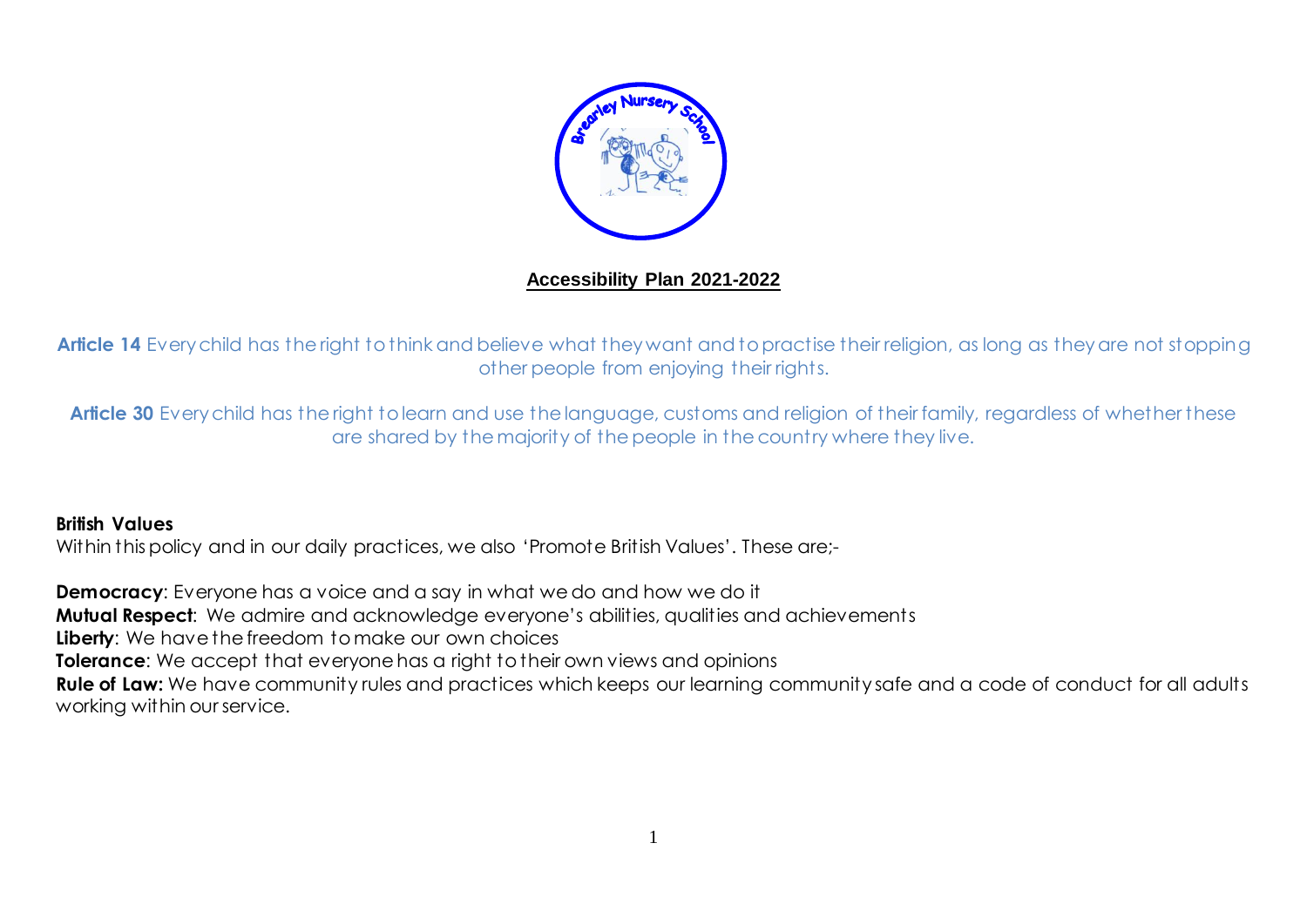# **Vision Statement Under the Equality Act 2010 /Changes to SEND legislation- COVID 19**

Schools should have an Accessibility Plan. The Equality Act 2010 replaced all existing equality legislation, including the Disability Discrimination Act. The effect of the law is the same as in the past, meaning that "schools cannot unlawfully discriminate against pupils because of sex, race, disability, religion or belief and sexual orientation". According to the Equality Act 2010 a person has a disability if:

(a) He or she has a physical or mental impairment,

(b) The impairment has a substantial and long-term adverse effect on his or her ability to carry out normal day-to-day activities. **Accessibility Plan**

This is a statutory document of the Department for Education's guidance on statutory policies for schools. The Plan will be reviewed every **3 years** or where operational needs dictate and approved by the Governing Body. The review process can be delegated to a committee of the Governing Body, an individual or the Head. At Brearley Nursery School the Plan will be monitored by the Headteacher and SENCo and evaluated by the Governing Body.

At Brearley Nursery School we are committed to working together to provide an inspirational and exciting learning environment, where all children can develop an enthusiasm for life-long learning. We believe that children should feel happy, safe, secure and valued so that they gain a respectful, caring attitude towards each other and the environment both locally and globally.

Since May, as a result of the outbreak, it has been necessary to modify Section 42 of the Children and Families Act 2014 so that local authorities and health commissioners must use their 'reasonable endeavours' to secure or arrange the specified special educational/health care provision in education, health and care plans.

#### **Our Aims are:**

- To increase access to the curriculum for pupils with a disability, medical condition or other access needs
- To improve the physical environment of the school to increase the extent to which pupils, staff and other members of the school Community with a disability, medical condition or other access needs can access education and associated services.
- Improve the delivery of information to pupils, staff, parents/carers and other members of the school community.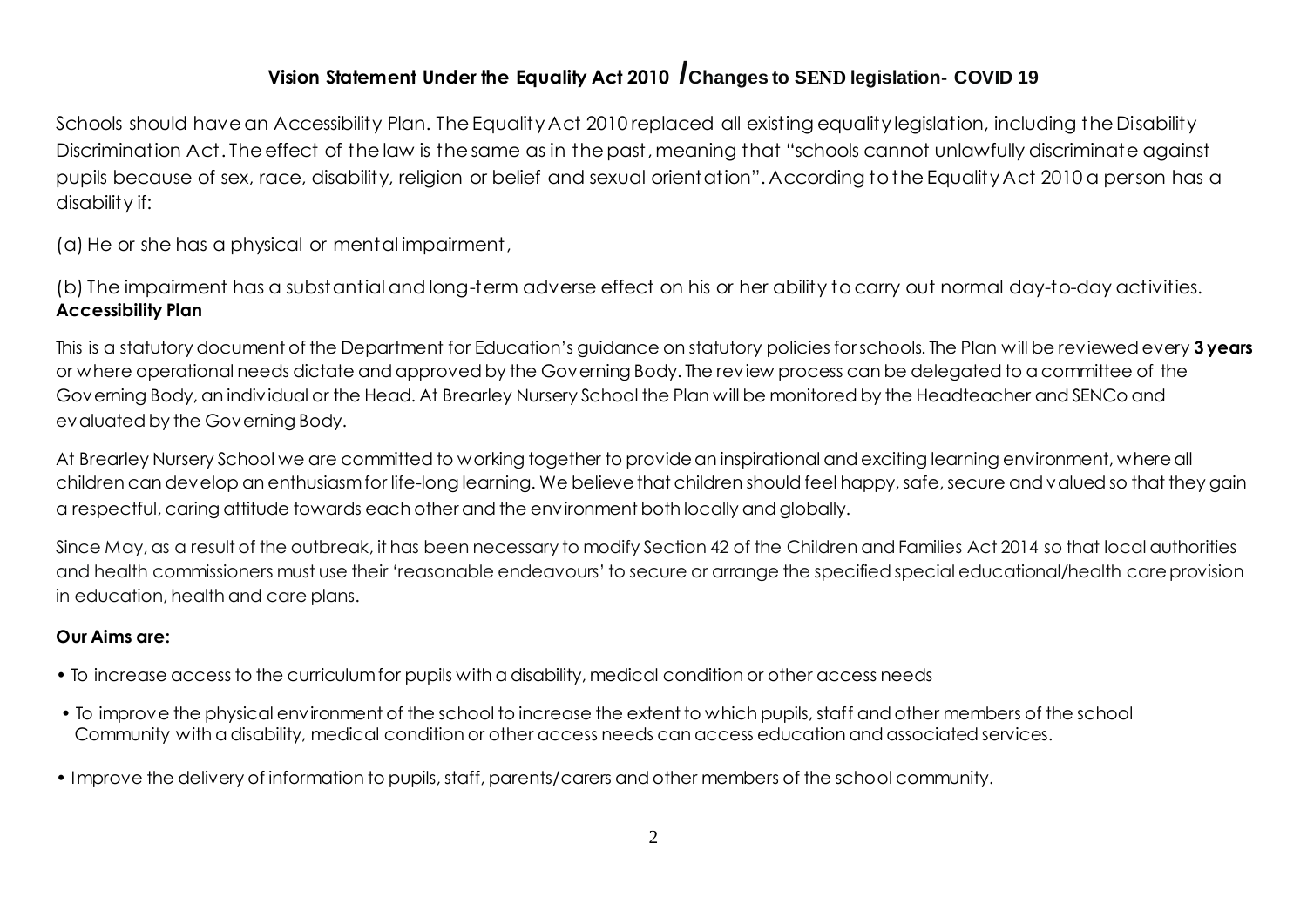To listen to and workwith local authorities, parent carer representatives and specialist SEND organisations, to ensure that the lifting of the temporary changes is managed in a way that supports the needs of children and young people with SEND.

#### **Equality and Inclusion**

We believe that every child is an individual and we are committed to providing equality of opportunity and anti-discriminatory practice for all children, families, staff and volunteers who attend into our setting.

We are committed to working in partnership with parents/carers and other agencies to support all children including those with learning difficulties and disabilities.

We will challenge inappropriate behaviour, language or attitudes with regards to race, ethnicity, nationality, class, religion, culture, gender, language, sexual orientation, disability and age.

We are committed to:

- providing a secure environment in which all children can thrive and in which all contributions are valued;
- providing a range of resources depicting different ethnic groups and people with disabilities;
- improving staff knowledge and understanding of issues around equality and diversity;
- including and valuing the contribution of all families to our understanding of equality and diversity.
- To help achieve our objectives of creating a welcoming environment free from discrimination and prejudice, we will:
- ensure that services are equally open and available to all parents/carers and children within the local community;
- ensure that issues of race, ethnicity, nationality, class, religion, culture, gender, language, sexual orientation and disability do not hinder a child from accessing services;
- treat all children and their parents/carers with equal concern, respect and value;
- have regard for promoting understanding, respect and awareness of diversity and equal opportunity issues through the planning and implementation of our curriculum/activities;
- ensure all children are able to celebrate and express their cultural and religious identity by providing a wide range of appropriate resources and activities;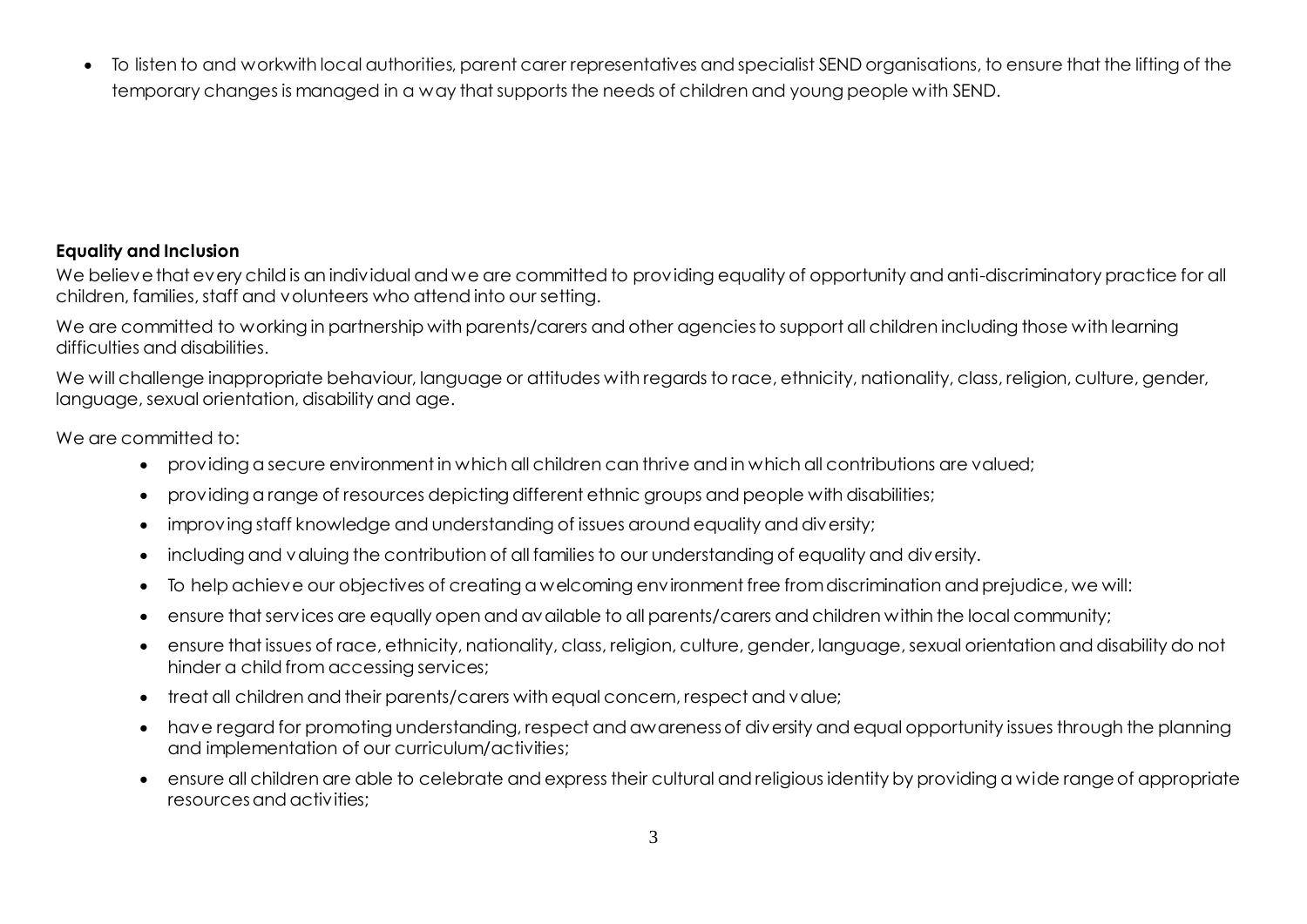- ensure that our recruitment policies and procedures are open, fair and non-discriminatory;
- endeavour to recruit a team of staff which reflects the diversity of the local community;
- encourage staff to be positive role models to children by displaying and promoting tolerant and respectful behaviour, language and attitudes and challenging any discriminatory behaviour;
- ensure all staff receive necessary training.
- removing flexibilitiesand monitoring temporary changes to the law (COVID 19) as soon as possible so that children and young people can receive the support they need to return to school.
- Putting in place risk assessmentsnow and over the autumn term, in identifying what additional support children and young people with education, health and care plans need to make a successful return to full education.

### **Responsibilities**

The Governors are responsible for:

- supporting the Headteacher in implementing any actions necessary
- making sure the school complies with the relevant equality legislation
- making sure the school Equality Plan and its procedures are followed
- meeting the reporting requirements

The Headteacher is responsible for:

- overseeing the effective implementation of this policy.
- making sure the school Equality Plan and its procedures are followed.
- making sure the race, disability and gender equality plans are readily available and that the governors, staff, children and their parents and carers know about them
- producing regular information for staff and governors about the plans and how they are working
- making sure all staff know their responsibilities and receive training and support in carrying these out
- taking appropriate action in cases of harassment and discrimination, including racist bullying, homophobic bullying and bullying related to gender or disability
- the overall for dealing with reports of hate-incidents

Both Governors and Headteacher are responsible for regular monitoring and review of this policy as legally required.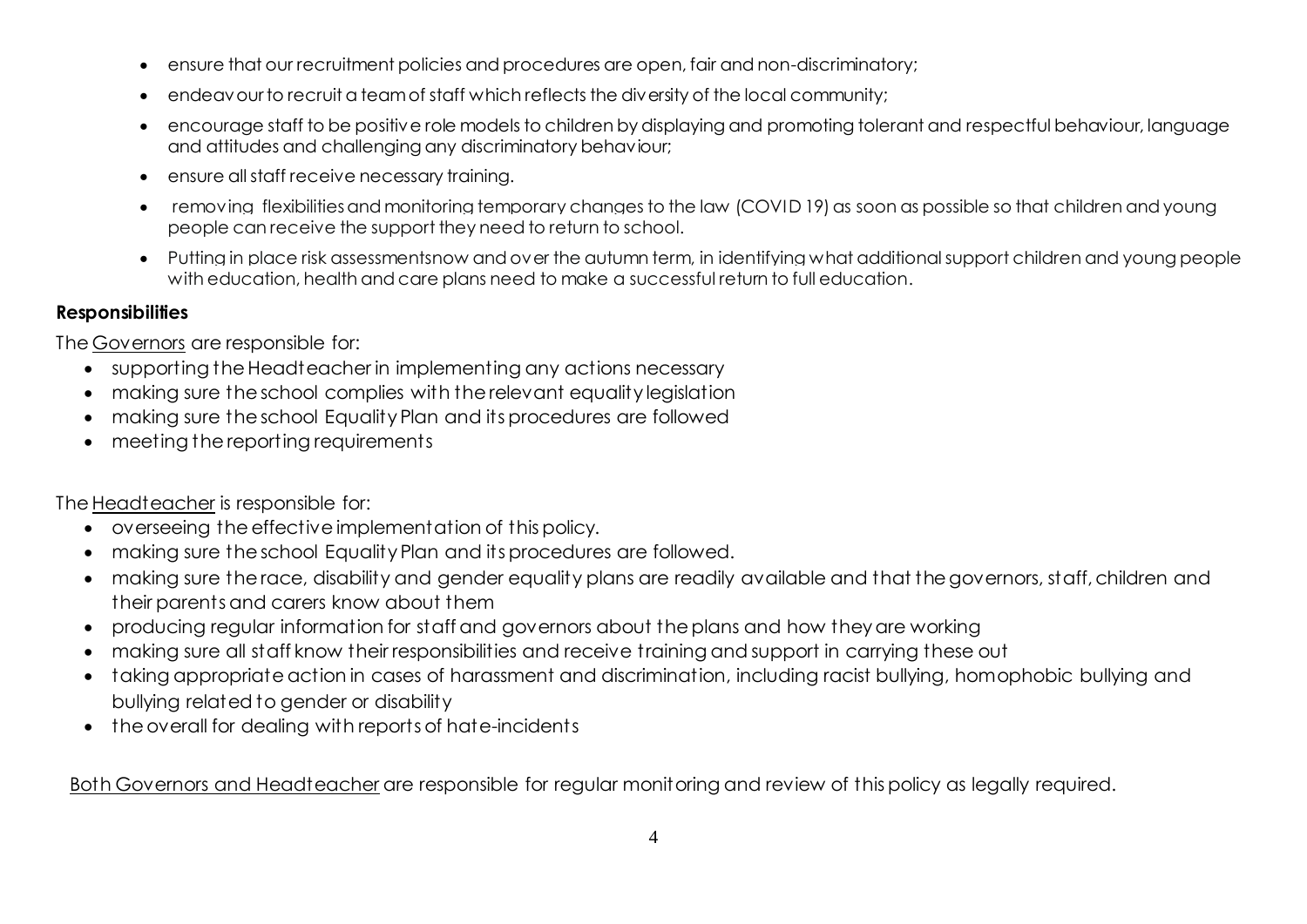All staff are responsible for:

- dealing with racist, homophobic and other hate-incidents
- being able to recognise and tackle bias and stereotyping
- promoting equal opportunities and good race relations
- avoiding discrimination against anyone for reasons of ethnicity, disability or gender
- keeping up to date with the law on discrimination
- taking up training and learning opportunities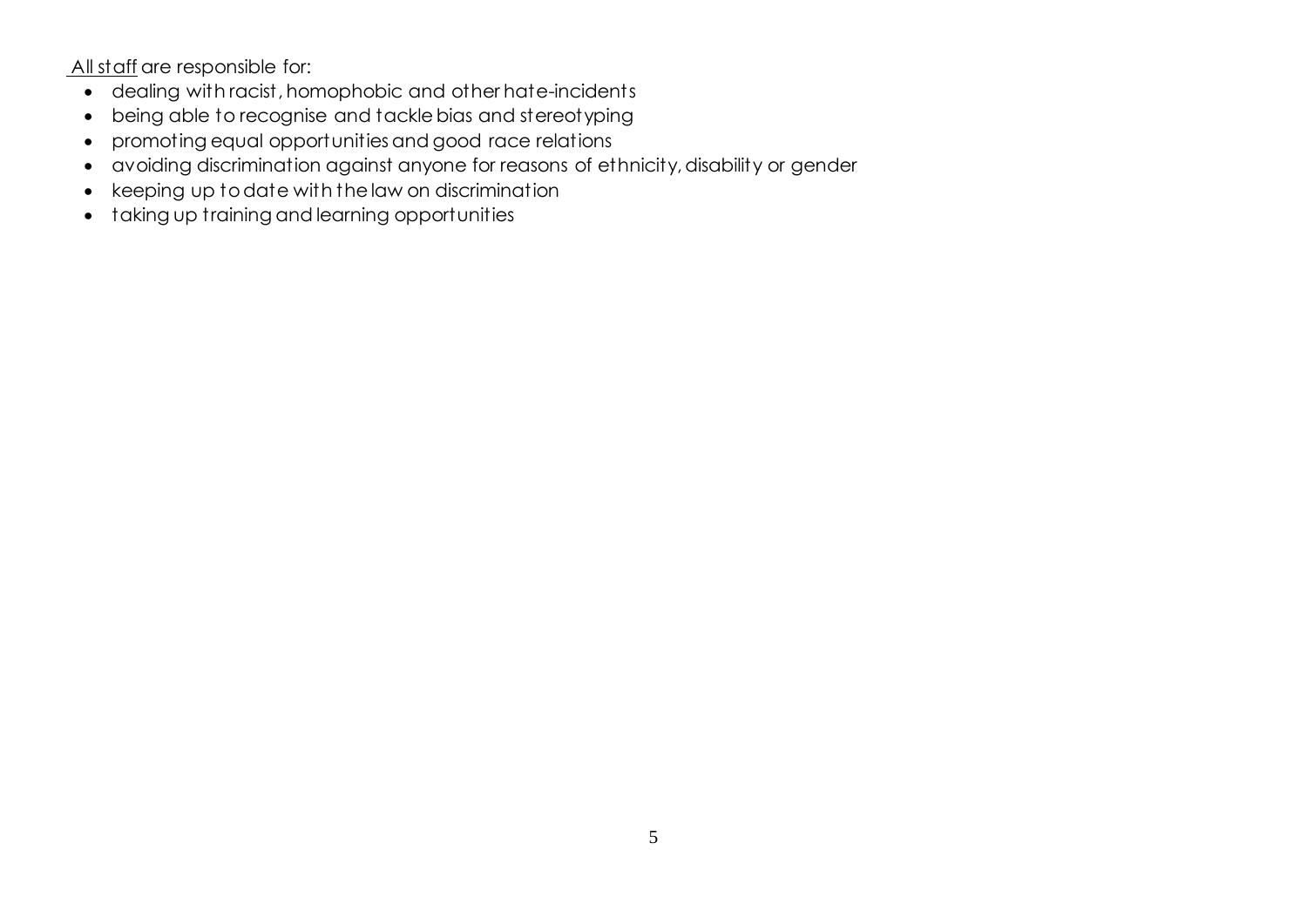## **Accessibility Plan**

| <b>Accessibility Plan Code</b><br>1. Improving access to information for pupils, parents and staff.<br>2. Increased access to the curriculum. |                                                                |                                 |                                                                 |                                                             |  |  |  |
|-----------------------------------------------------------------------------------------------------------------------------------------------|----------------------------------------------------------------|---------------------------------|-----------------------------------------------------------------|-------------------------------------------------------------|--|--|--|
|                                                                                                                                               |                                                                |                                 |                                                                 |                                                             |  |  |  |
| <b>Accessibility</b>                                                                                                                          | <b>Action</b>                                                  | Who is                          | When                                                            | <b>Success Criteria</b>                                     |  |  |  |
| <b>Plan Code</b>                                                                                                                              |                                                                | responsible?                    |                                                                 |                                                             |  |  |  |
|                                                                                                                                               | All staff to gain an awareness of:-                            |                                 | Staff Inset                                                     | Staff awareness, knowledge                                  |  |  |  |
|                                                                                                                                               | The new Special Educational Needs and Disabilities Code        | Yewande                         | Weeklystaff meeting                                             | and confidence raised.                                      |  |  |  |
|                                                                                                                                               | of Practice (SEND COP) 2015                                    | Lawal                           |                                                                 |                                                             |  |  |  |
|                                                                                                                                               | The Children and Families Act 2014                             | HT/SENCo<br><b>Faith Bloise</b> |                                                                 |                                                             |  |  |  |
|                                                                                                                                               | The process of an Education, Health and Care Plan (EHCP)       | Nursery Officer                 |                                                                 |                                                             |  |  |  |
|                                                                                                                                               |                                                                | SENCO                           |                                                                 |                                                             |  |  |  |
|                                                                                                                                               |                                                                | Support                         |                                                                 |                                                             |  |  |  |
|                                                                                                                                               | Parents with SEND children to gain an awareness of:-           |                                 | On-going meetings                                               | Parent's awareness,                                         |  |  |  |
|                                                                                                                                               | The new SEND COP 2015<br>$\bullet$                             | Yewande                         | Home visits                                                     | knowledge and confidence                                    |  |  |  |
|                                                                                                                                               | Graduated Response - Assess, Plan, Do, Review                  | Lawal                           | September induction workshops                                   | raised.                                                     |  |  |  |
|                                                                                                                                               | Early Support Plan                                             |                                 | Drop in sessions with CAT worker                                |                                                             |  |  |  |
|                                                                                                                                               | The process of an Education, Health and Care Plan (EHC)        | HT/SENCo                        | and EP                                                          | Increased parental                                          |  |  |  |
|                                                                                                                                               | Local Offer                                                    | <b>Faith Bloise</b>             | <b>Parent Review Meeting</b>                                    | confidence to become                                        |  |  |  |
|                                                                                                                                               | Online support - Autism West Midlands, My Care                 | Nursery Officer                 | SEN reviews                                                     | partners in the EHCP process                                |  |  |  |
|                                                                                                                                               |                                                                | SENCO                           |                                                                 |                                                             |  |  |  |
|                                                                                                                                               |                                                                | Support                         |                                                                 |                                                             |  |  |  |
|                                                                                                                                               | All parents to be fully informed of all news/events at nursery |                                 | On-going                                                        |                                                             |  |  |  |
|                                                                                                                                               | through:-<br>Monthly newsletters                               | Yewande<br>Lawal                |                                                                 | All parents regardless of<br>needs will have full access to |  |  |  |
|                                                                                                                                               | Website                                                        | HT/SENCo                        |                                                                 | all information.                                            |  |  |  |
|                                                                                                                                               | Parents information board                                      | <b>Faith Bloise</b>             |                                                                 |                                                             |  |  |  |
|                                                                                                                                               | Daily discussions with keyworker                               | Nursery Officer                 |                                                                 |                                                             |  |  |  |
|                                                                                                                                               |                                                                | SENCO                           |                                                                 |                                                             |  |  |  |
|                                                                                                                                               |                                                                | Support                         |                                                                 |                                                             |  |  |  |
|                                                                                                                                               |                                                                | keyworkers                      |                                                                 |                                                             |  |  |  |
| 1,2,3                                                                                                                                         | Staff to receive appropriate SEND/Medical Needs training       | Yewande                         | Staff Inset                                                     | All children to access all of                               |  |  |  |
|                                                                                                                                               | dependent upon the needs of the current cohort of children.    | Lawal                           | Professionals visits and                                        | <b>Early Years Foundation Stage</b>                         |  |  |  |
|                                                                                                                                               | PDSS support                                                   | HT/SENCo                        | observations-notes and                                          | curriculum and nursery                                      |  |  |  |
|                                                                                                                                               | EP support and observations                                    | <b>Faith Bloise</b>             | discussions                                                     | activities and routines.                                    |  |  |  |
|                                                                                                                                               | CAT support - drop in sessions                                 | Nursery Officer                 | Weeklystaff meeting                                             | <b>Educators confidently</b>                                |  |  |  |
|                                                                                                                                               | SALT-outreachteam<br>CDC - assessment reports                  | SENCO<br>Support                | Keyworkers to access training<br>relevant to chnin their groups | include chn consistently in<br>the daily life of BB         |  |  |  |
|                                                                                                                                               |                                                                | keyworkers                      |                                                                 |                                                             |  |  |  |
|                                                                                                                                               | Use of adapted resources for children with communication       | Yewande                         | On-going – dependent on needs                                   | All children to access all of                               |  |  |  |
| 1,2                                                                                                                                           | difficulties e.g.                                              | Lawal                           | of current children in setting                                  | <b>Early Years Foundation Stage</b>                         |  |  |  |
|                                                                                                                                               | • visual timetable of day                                      | HT/SENCo                        |                                                                 | curriculum and nursery                                      |  |  |  |
|                                                                                                                                               |                                                                |                                 |                                                                 |                                                             |  |  |  |